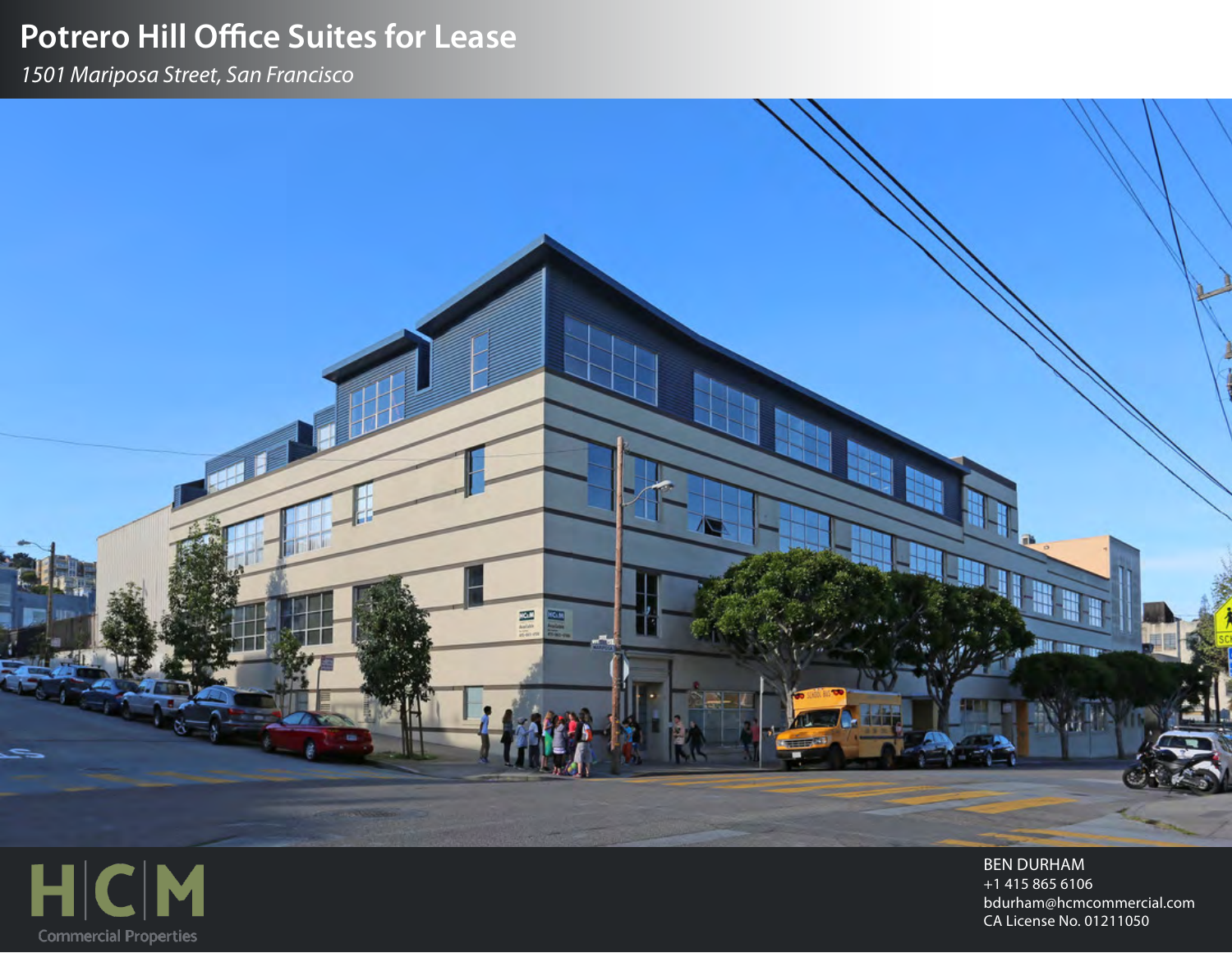## **Potrero Hill Office Suites for Lease**

### **1501 Mariposa Street, San Francisco**













#### ADDRESS

1501 Mariposa Street San Francisco, CA 94103

| <b>SUITE</b>    | <b>SIZE</b> | <b>RATE</b>          |
|-----------------|-------------|----------------------|
| <b>Unit 310</b> | 1,325 sqft  | \$3.00 psf/month, MG |
| <b>Unit 316</b> | 1,661 sqft  | \$3.00 psf/month, MG |
| <b>Unit 416</b> | 847 sqft    | \$2.30 psf/month, MG |
| <b>Unit 418</b> | 1,059 sqft  | \$3.00 psf/month, MG |

### **FEATURES**

- » Open plan layouts
- » Private Offices
- » Conference Rooms
- » Exposed ceilings, ductwork, columns, concrete walls
- » Shared kitchen on each floor
- » Individualized HVAC control

### LOCATION

- » Views of SOMA, Rincon Hill, Downtown
- » Sunny Potrero Hill location across from Jackson Playground
- » Easy access to HWY 101 & 280
- » Within 1/2 mile of Mission Bay Development
- » Close to Muni Lines 10, 19 & 22

#### **BEN DURHAM**  $+1$  415 865 6106 bdurham@hcmcommercial.com CA License No. 01211050



The information contained herein has been obtained through sources deemed reliable, but cannot be quaranteed for its accuracy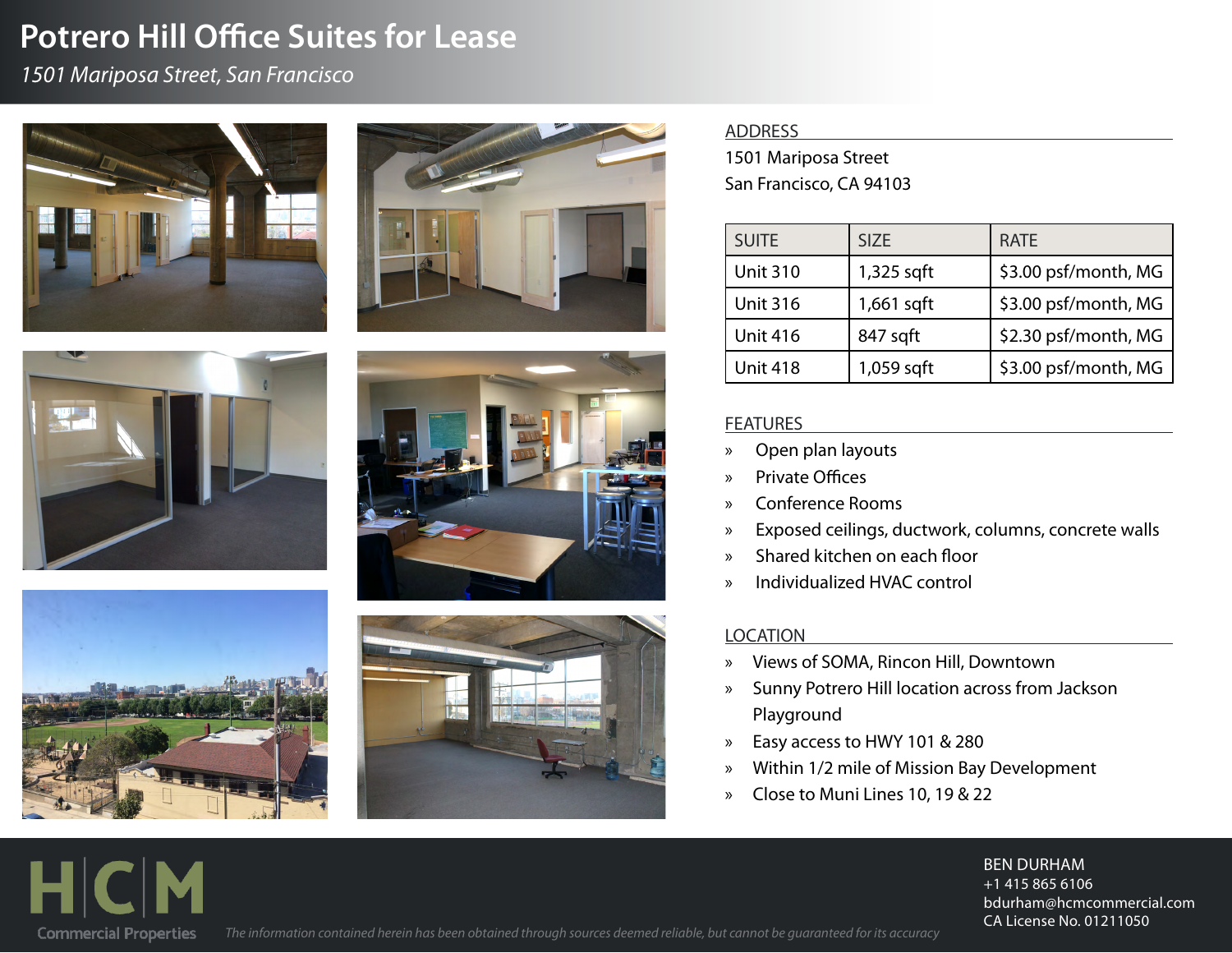**Floor Plans** 

**1501 Mariposa Street, San Francisco** 



Mariposa Street



**BEN DURHAM**  $+1$  415 865 6106 bdurham@hcmcommercial.com CA License No. 01211050